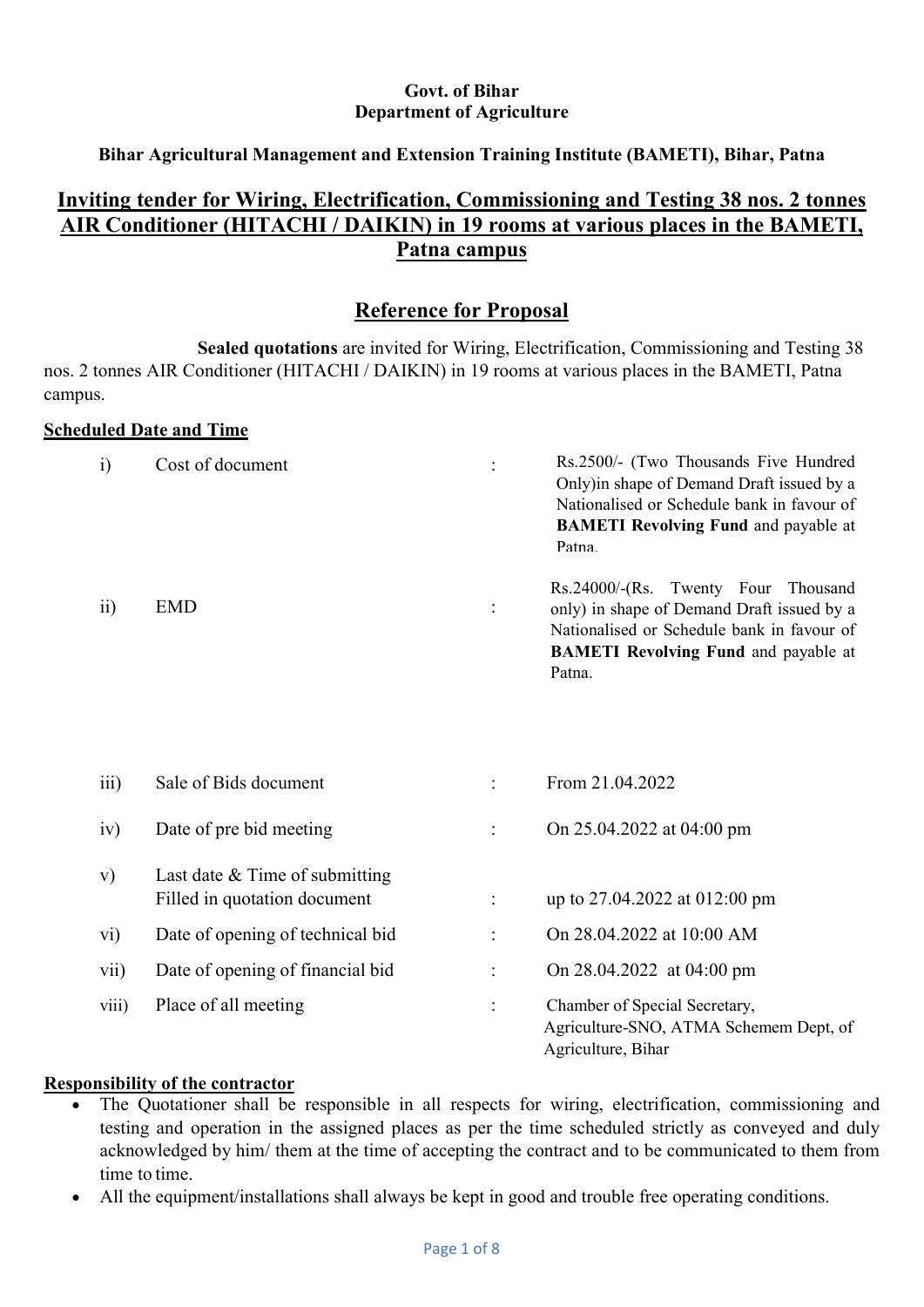All the maintenance works shall be carried out in accordance with the manufacturer's specifications and instructions of the competent authority of BAMETI during warranty period (if required)

# Scope of work

- i. Wiring electrification, installation, Commissioning and Testing of 2 Tone Window Air Conditioners as per details given were under:
	- i) Wiring of light point / fan point, circuit/submain wiring
	- ii) Supply and Installation of MCB Distribution Board, circuit breaker  $(210 \times 415v, C$  curve), Commissioning and Testing.
	- iii) Supplying and fixing of 12 nos. insulators, 100 Amp. 4 pole load change over switches
	- iv) Cutting holes  $15 \times 15$  cm and  $20 \times 20$  cm for drain pipes with Rec (1:2:4)
	- v) Other holes as per direction of Director, BAMETI.
	- To check the valve, safety controls mechanical, Electrical/ Electronics and inter-locking of the various equipment's.
	- To check all ducts/insulation/proper positioning the same where ever required.
	- Inspect/check entire line for leakage and rectification of leakage, if any.
	- To check and lubricant (if required) the bearing of the pumps/motors/fans and keep the proper record.
	- To check the foundation bolts of the pumps / motors and to take the necessary action if required.
	- Check the quantity of Air flow from various out lets in each room/ Area as per drawings and do adjustment of dampers etc as and when required.
	- Check the performance of each equipment of HVAC plant for proper functioning
	- Any other job required to be attended during course of Checking and to keep the plant in perfectly working conditions
- ii.
- Setting of all safety and automatic controls.
- AHU, FCU, CSU, Fans & Two Stage unit.
- Installation of Air Blowers, Fresh Air & Exhaust Air Fans and their Balancing, if required. Observe the operation of all the dampers and make necessary adjustment in linkage and blade orientation for proper operation.
- Functional checks & calibration of all gauges, switches, thermostats, humidistat and other instruments rectification of the same if required.
- Any other job required to be attended during course of checking and to keep the plant in perfectly working conditions.
- The gas charging in AC will be executed by vendor, if required. Gas will be provided by University

## **Eligibility**

- I. The quotationer should be registered under Indian Companies Act 1956 / Partnership Act / Proprietorship firm Supporting documents should be annexed along with the technical quotation.
- II. The quotationer should have valid registration, valid GST registration certificate and Permanent Account Number (PAN) and Character Certificate issued by respective authorities. Copies of certificates should be submitted along with technical quotation.
- III. The quotationer should have a experience of electrical installation work in Central or State Government Organizations / PSUs / Professional bodies, he should have experience of electrical installation amounting of Rs.10 Lakhs in any one of previous three years (from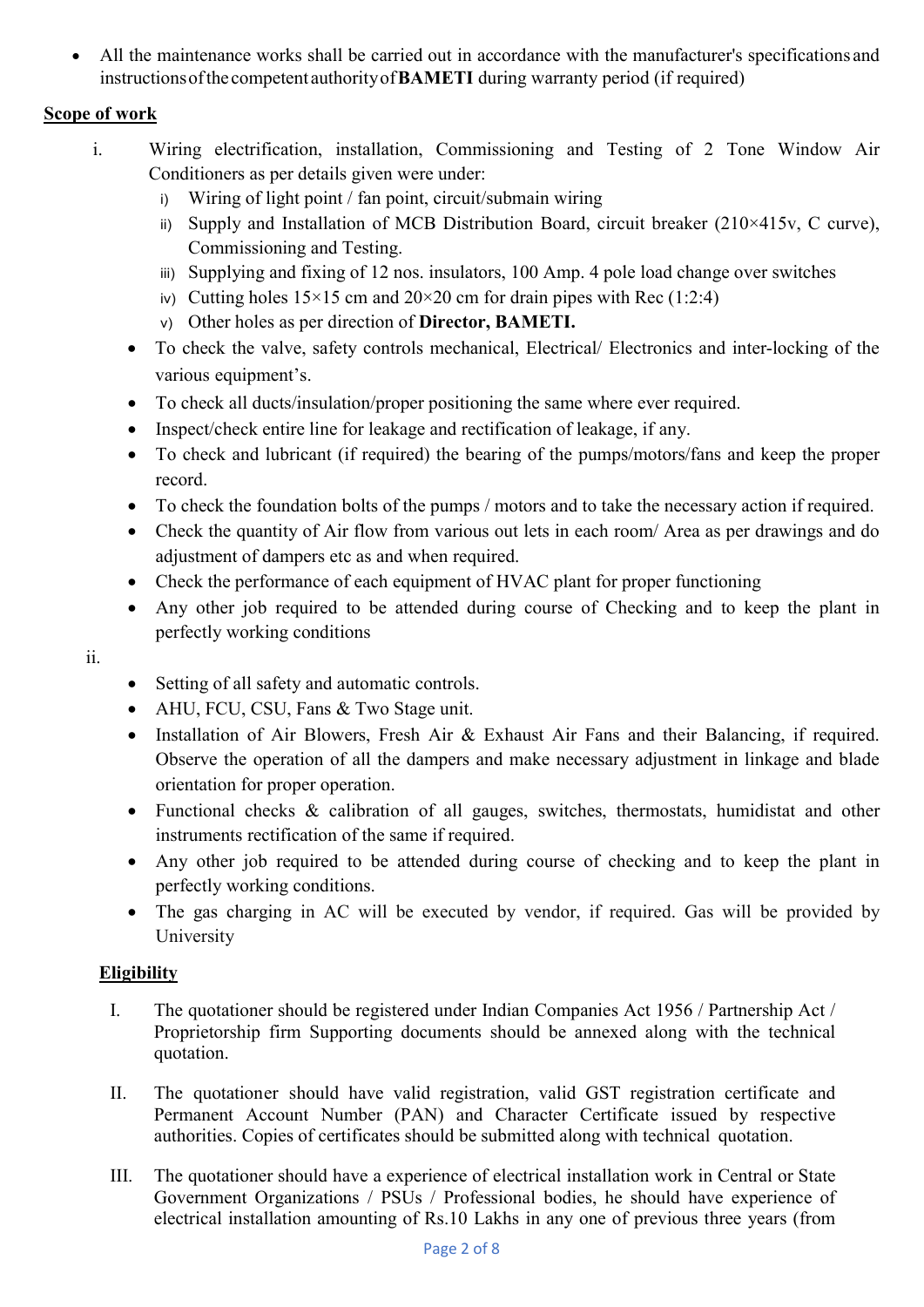2019-20 to 2021-22). Copy of work orders / agreements along with completion / satisfactory performance certificates be annexed along with technical quotation.

- IV. The quotationer should not be currently blacklisted by any Central Ministry / State Govt. Departments/ Public Sector Units/ Universities nor should have any litigation enquiry pending and / or initiated by any Department or Court of Law with regard to the works executed by it during the last five financial years. The quotationer shall furnish an undertaking duly attested by notary on a non-judicial stamp paper of value Rs. 100/- (Rupees Hundred only) as per Annexure II.
- V. Those quotationers who are either blacklisted or debarred or against whom FIR has been lodged or whose contract has been rescinded by any Government /PSU or who have failed to execute the awarded work in past three years will not be allowed to participate in this quotation.

#### Safety Measures

The service provider shall ensure that all safety precautions are properly under taken during the process of installation and commissioning.

#### System of payment

Payment will be made after submission of satisfactory commissioning report by competent authority of BAMETI. All payments are subject to stator deductions as and when applicable.

#### **Other Conditions**

- 1. Quotations received after due date & time shall be summarily rejected.
- 2. Manner of submission of the Quotations: Sealed Quotations Technical & Financial in separate sealed covers should be dropped in the Quotation Box marked "NIQ No.- dated for AIR Conditioner of supply, installation, commissioning & Testing of by the due date and time. Incomplete quotations are liable for rejection. No responsibility will be taken for postal delay or non-delivery/ non-receipt of Quotation documents. The quotation may be sent through speed post and or through couriers.
- 3. Quotations should be forwarded by Quotationers under their original memo/ letter pad.
- 4. Quotationers are advised to be present in the meeting of Pre Bid, Technical Bid and Financial Bid.
- 5. Quotationers are advised to study all technical and commercial aspects, instructions, terms and specifications carefully in the Quotation document. Failure to furnish all information required in the Quotation Document or submission of a quotation not substantially responsive to the Quotation document in every respect will be at the quotationer's risk and may result in the rejection of the quotation. Quotationer may ask for any query / clarification through written request/ e-mail up to the date of pre bid meeting.
- 6. This Quotation document is not transferable.
- 7. All documents should be signed by proprietor or an authorised signatory of firm. Original Certificate of authorisation should also be attached. Interlineations, corrections, erasures and/or over-writings shall be valid only if initialed by the person or persons signing the quotation.
- 8. Quotationers should attach copy of Firm registration, copy of certificate of GST registration, PAN Card in the name of firm or proprietor, Financial Statements, as per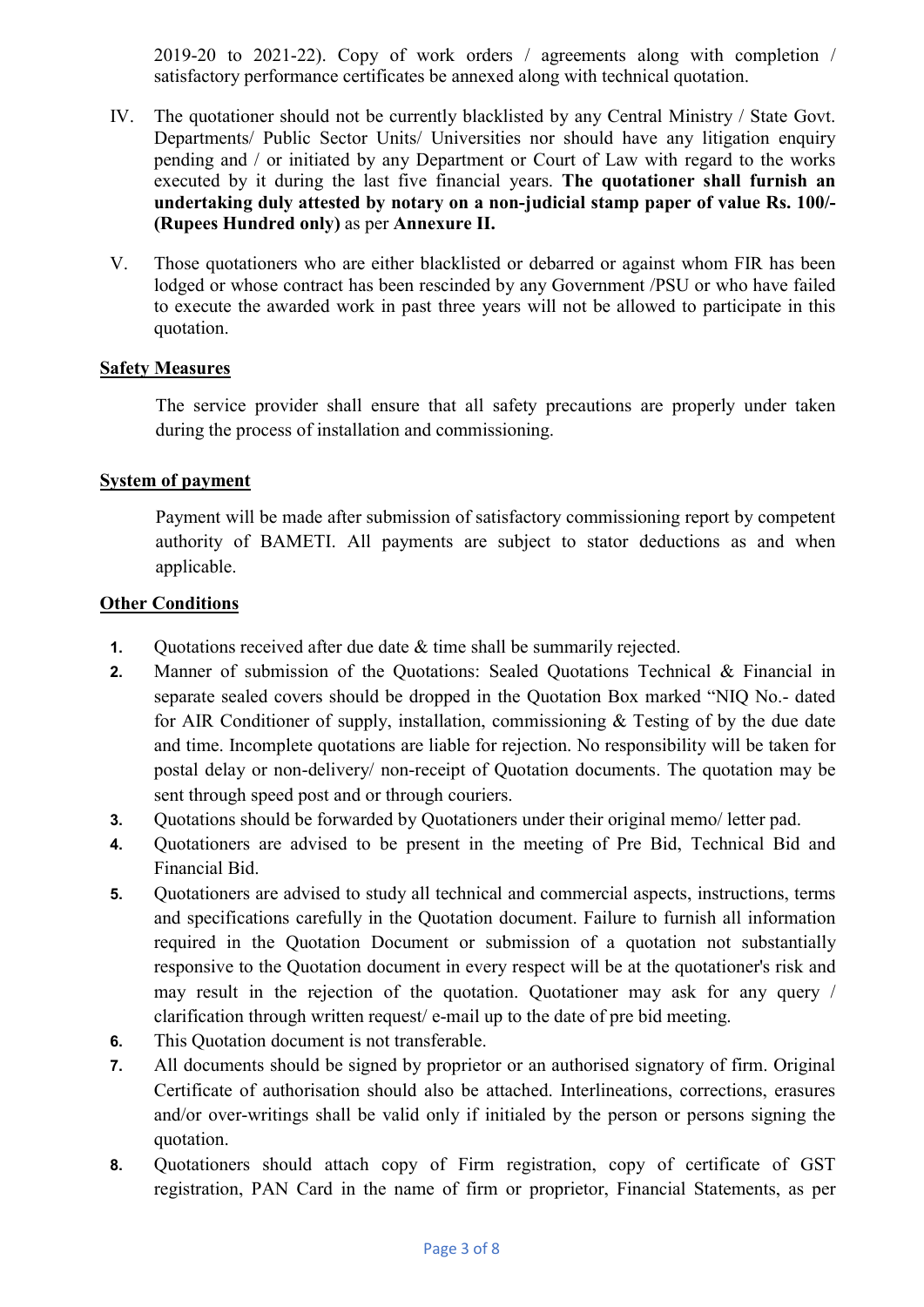check list annexed vide Annexure-1, Declaration vide Annexure-II, DD of Cost of Document and DD of EMD in Technical Quotation envelope.

- 9. Notwithstanding anything to the contrary in this document, the BAMETI is not bound to accept the lowest quotation and reserves the right to accept or reject any quotation, to reject quotations for some or all items and to cancel the quotationing process at any time prior to the award of contract, without assigning any reason whatsoever.
- 10. This notice is being issued with no financial commitment. BAMETI reserves the right to amend or vary any part thereof at any stage. BAMETI also reserves the right to relax terms & conditions of the quotation in the interest of work and withdraw the Quotation, should it become necessary at any stage.

| SL <sub>No</sub> | <b>Services</b>                                                             | <b>Time Limit</b>                                                                                              |
|------------------|-----------------------------------------------------------------------------|----------------------------------------------------------------------------------------------------------------|
|                  | Service support should be available on<br>all the working days of the Govt. | Sundays and General Holidays are<br>excluded                                                                   |
| $\mathfrak{D}$   | Time limit for attending complaint.                                         | Within Three<br>excluded<br>hrs<br>Holidays).                                                                  |
| 3 <sub>1</sub>   | If the vendor fails to service the unit.                                    | An amount equivalent to 5% the<br>quoted/ accepted price of the<br>equipment will be charged to the<br>vendor. |

11. Service Label Agreement(SLA): During the warranty period SLA will be applicable as below:

- 12. Buyer reserves the right to withdraw / cancel / amend the quotation at any stage without assigning any reason whatsoever.
- 13. Quantities of ACs are tentative. It may increase or decrease.
- 14. Clarification regarding contents of the quotations: During evaluation and comparison of quotations, BAMETI may, at its discretion, ask the quotationer for clarification of his quotation. The request for clarification will be given in writing and no change in prices or substance of the quotation will be sought, offered or permitted. No post-quotation clarification on the initiative of the quotationer will be entertained.
- 15. Financial Quotations of only those firms will be opened whose Technical Quotations are found responsive.
- 16. Rejection of Quotations: Canvassing by the Quotationer in any form, unsolicited letter and post - Quotation correction may invoke summary rejection . Conditional Quotations will be rejected.
- 17. Any Suggestions/Clarifications may be put forth in the pre quotation meeting.
- 18. The quotationer should adhere with all seriousness to the time schedule provide by the BAMETI, Patna
- 19. The quotationer shall be liable to indemnify the BAMETI, Patna in all respects and meet and pay off the litigation expenses and all the liabilities including damages, sums etc. arising out of and as a consequence of the negligence, deficiencies, mistakes , lapses, delays etc. in the execution of the various jobs and the services provided.
- 20. Quotation Evaluation Process:

## A. Evaluation of Technical Quotation: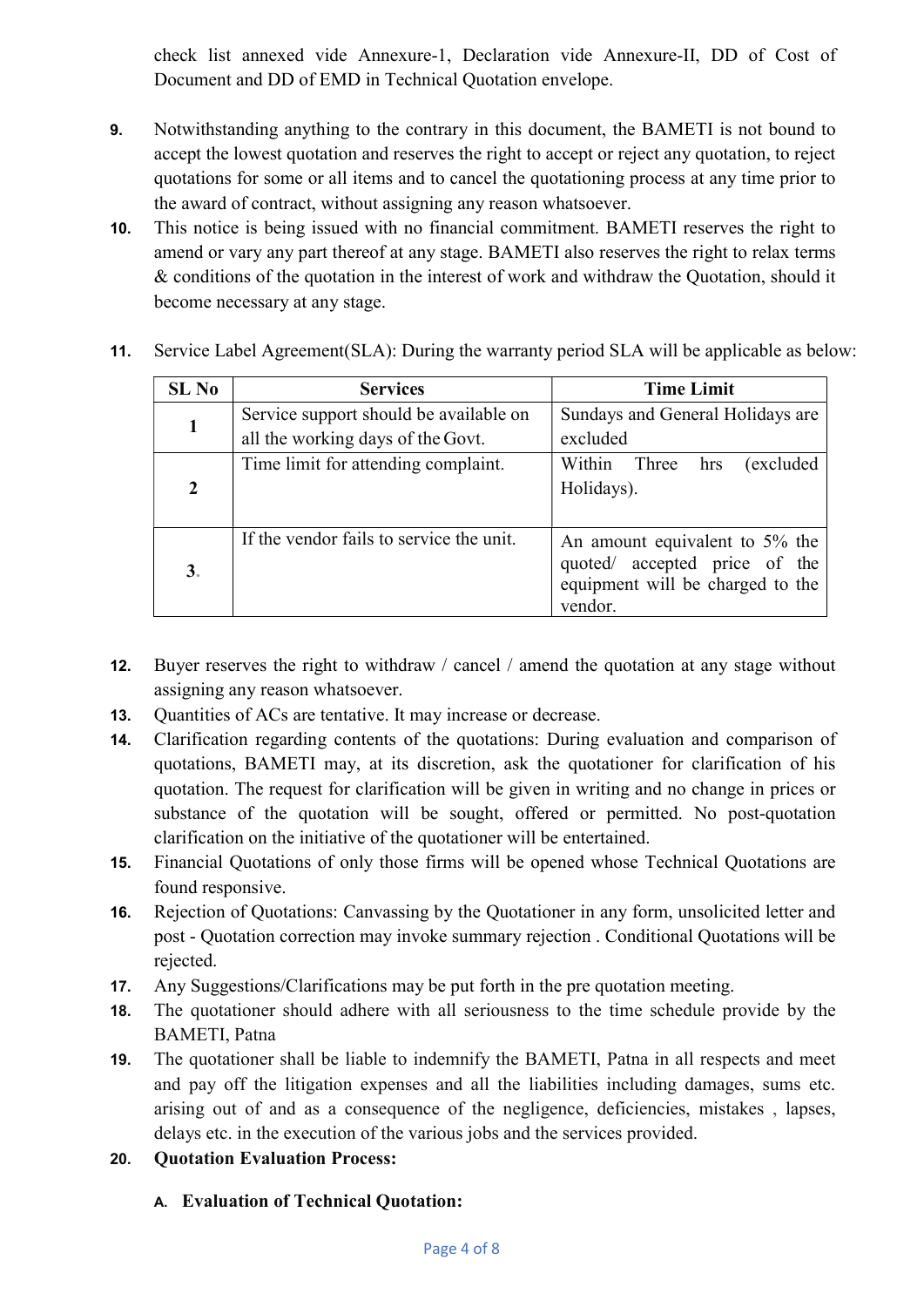- Detailed technical evaluation shall be carried out in relation with the conditions in the quotation document to determine the substantial responsiveness of each quotation. For this clause, the substantially responsive quotation is one that conforms to all the eligibility and terms and condition of the quotation without any material deviation.
- The competent committee may call the responsive quotationer who comply all Eligibility of the quotation for discussion to facilitate and assess their understanding of the scope of work and its execution.
- B. It is mandatory for the bidder to qualify all the Technical qualifications (including eligibility criteria) to be responsive and for being considered for opening of their Financial Quotation and evaluation thereof.
- 21. Dispute if any, will be subject to Patna jurisdiction only.
- 22. The work order placed is liable to be cancelled at any time if any document submitted by agency is found fake and misleading.

### 23. Amendment of Quotation Document.

- 23.1 At any time prior to the last date for receipt of quotations, BAMETI may for any reason, whether at its own initiative or in . response to a clarification requested by a prospective Quotationer, modify the Quotation Document by an amendment.
- 23.2 The amendment will be notified through official website of BAMETI for all the prospective Quotationers.
- 23.3 In order to afford prospective quotationer reasonable time in which to take the amendment into account in preparing their quotations, the Client may, at its discretion, extend the last date for the receipt of the Quotations.
- 24. The selected quotationer will have to enter into agreement on PWD Form F2 within 15 days from date of issue of work order. Initial security deposit  $\omega$  3% of agreement amount along with earners money of successful quotationer will have to be submitted as initial security deposit i.e. the Earnest Money Deposit of successful quotationer will form part of the initial security deposit. Balance 5% of bill amount be deducted against performance security. The firm will have to deposit a sum of. If agreement is not signed within stipulated period earnest money will be forfeited. Performance security will be refundable after 60 days from completion of warranty period. Usual TDS will be deducted from running on account bills.
- 25. Copy of work order, its satisfactory performance certificate and copy of invoice as a proof of commercial transaction should be attached with technical quotation.
- 26. If provision of labourers attracts Labour Act, then the firm shall have to obtain license from the competent authority as and when required, and it will also be the sole responsibility of the firm to meet all the laws of labour act in force.

### Failure and termination

If the performance of the service is not satisfactory, BAMETI may take the any or all of the actions mentioned hereunder:

- 1. Recommend cancellation of the contract awarded to the contractor to competent authority and/ or impose reasonable fine.
- 2. Arrange another service provider from waiting list. Note: BAMETI, Patna shall not be responsible for any loss, damages, etc. suffered by the service provider as result of such termination of contract.

Note: BAMETI, Patna shall not be responsible for any loss, damages, etc. suffered by the service provider as result of such termination of contract.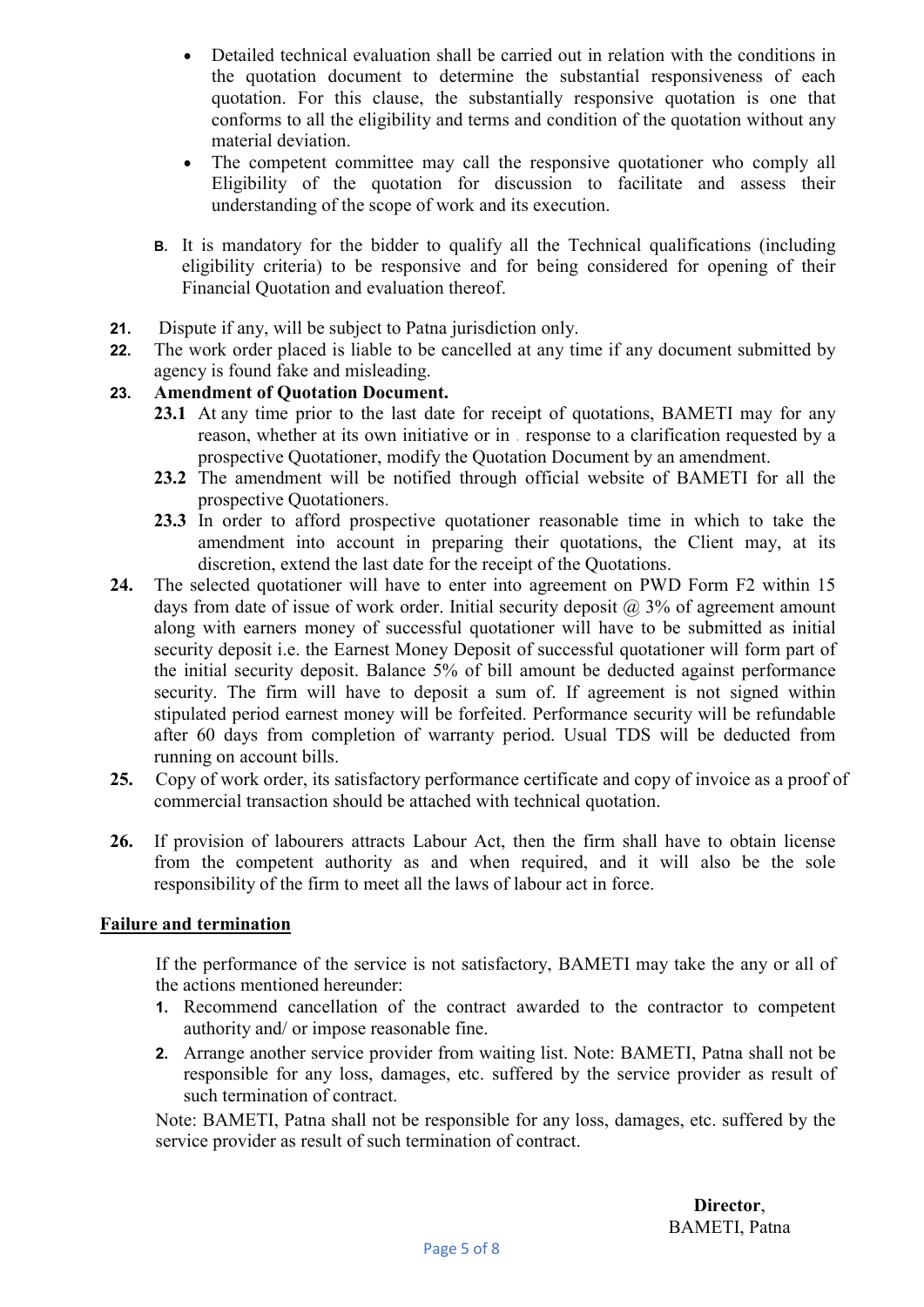#### CHECK LIST (SHOULD BE ATTACHED WITH TECHNICAL QUOTATION DOCUMENT)

| Sr.<br>No.       | <b>Description</b>                                                                                                                                                                                              | <b>Remarks</b>                                                                                                       |
|------------------|-----------------------------------------------------------------------------------------------------------------------------------------------------------------------------------------------------------------|----------------------------------------------------------------------------------------------------------------------|
| 1.               | Name of the Firm                                                                                                                                                                                                |                                                                                                                      |
| 2.               | Address with contact number, Fax, E-<br>mail of the Firm                                                                                                                                                        |                                                                                                                      |
| 3.               | PAN No                                                                                                                                                                                                          |                                                                                                                      |
|                  | Attach copy of PAN card                                                                                                                                                                                         |                                                                                                                      |
| $\overline{4}$ . | Address of local office for after sales<br>service in Patna                                                                                                                                                     |                                                                                                                      |
| 5.               | quotationer<br>should<br>The<br>be<br>registered under Indian Companies<br>Act 1956 / Partnership Act /<br>Proprietorship firm Supporting<br>documents should be annexed<br>along with the technical quotation. |                                                                                                                      |
| 6.               | <b>GST</b> details<br>Attach copy of Registration<br>Certificate                                                                                                                                                |                                                                                                                      |
| 7.               | of Document of<br>Company<br>Copy<br>Registration /Incorporation.                                                                                                                                               |                                                                                                                      |
| 8.               | Experience of electrical installation<br>amounting of Rs.10 Lakhs in any one of<br>previous three years                                                                                                         |                                                                                                                      |
| 9.               | DD of Cost of Document Details                                                                                                                                                                                  | Amount: Rs2500/- (Two Thousand<br>Five Hundred Only)<br>DD No. with Date:<br>Name and address of the issuing<br>Bank |
| 10.              | DD of Earnest Money Deposit Details                                                                                                                                                                             | Amount: Rs. 24000/- (Twenty Four<br>thousand Only)                                                                   |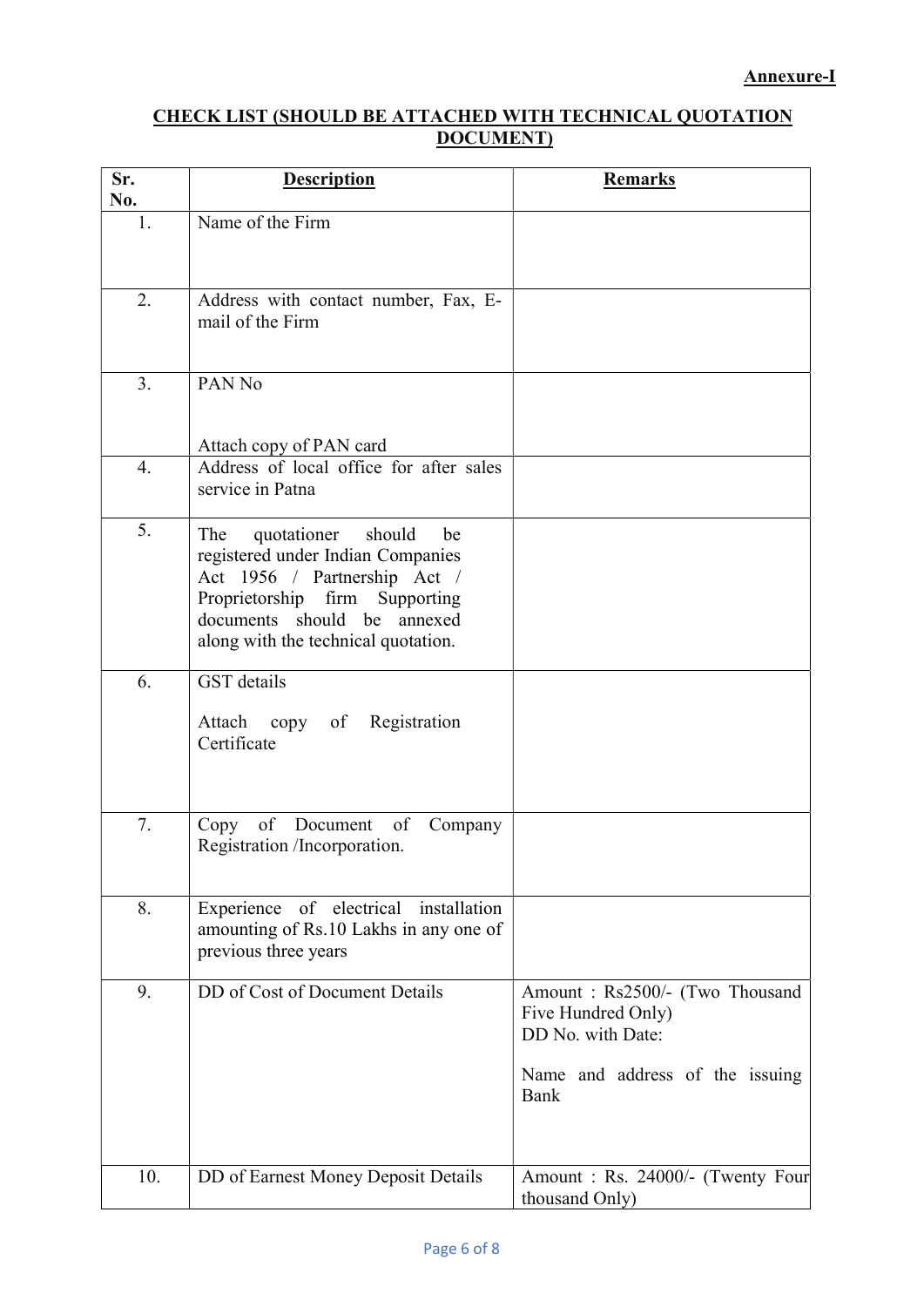|     |                                                                                                                                                 | DD No. with Date:                    |
|-----|-------------------------------------------------------------------------------------------------------------------------------------------------|--------------------------------------|
|     |                                                                                                                                                 | Name and address of the issuing Bank |
|     |                                                                                                                                                 |                                      |
| 11. | The quotationer should not be currently<br>blacklisted by any Central Ministry<br>State Govt. Departments/ Public Sector<br>Units/ Universities |                                      |

I/We hereby declare that information furnished above is true and correct and the documents annexed are genuine.

Signature of the Quotationer / Authorized Signatory

Name & Signature of the Quotationer with Designation

Seal of the Quotationer Place

Date